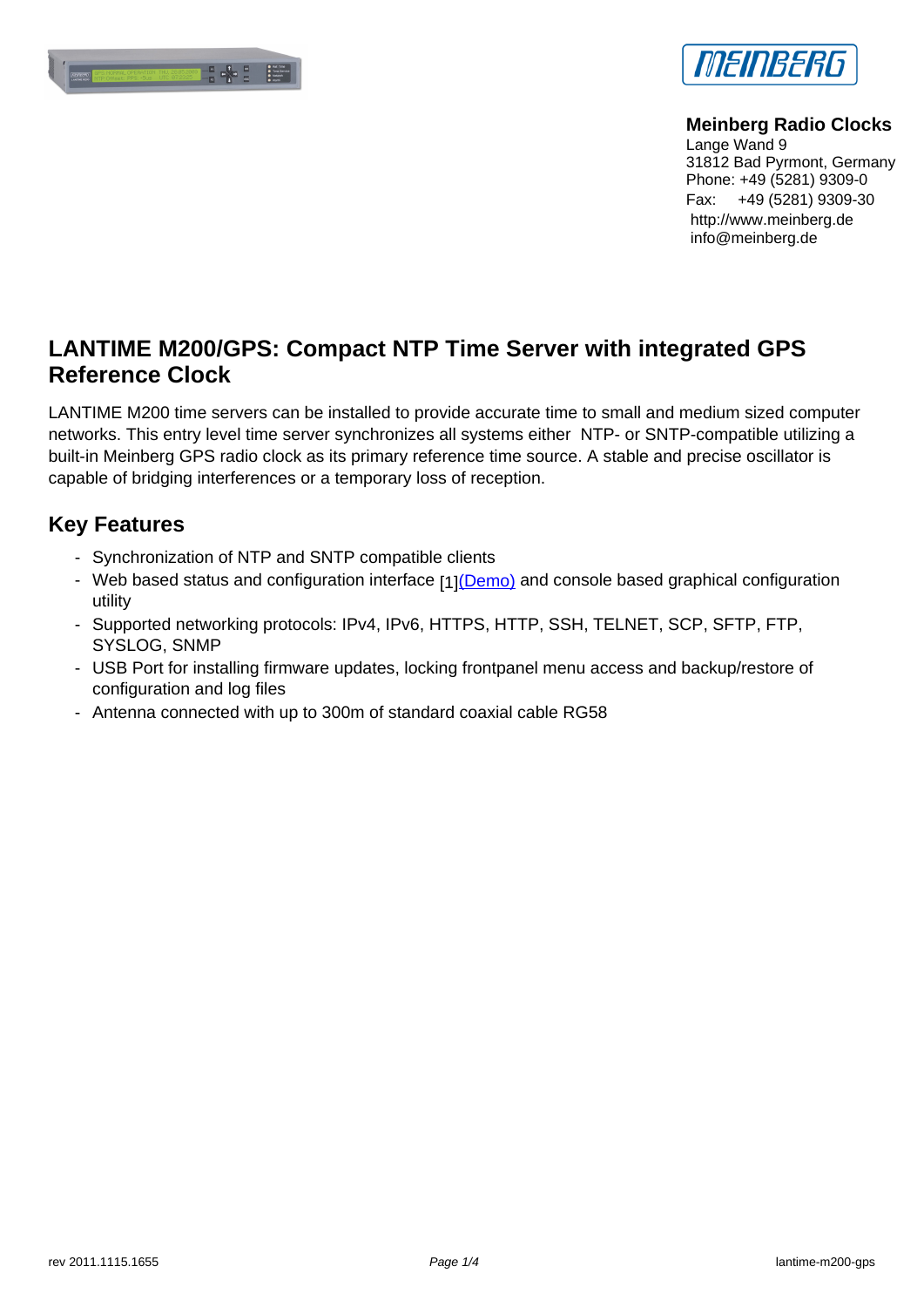## **Description**

The GNU/Linux operating system of the LANTIMEs SBC (Single Board Computer) has been optimized to ensure a high level of security and reliability.

[A large LC display](#page--1-0) shows the state of the internal GPS receiver and the NTP subsystem. Three LEDs (green/red) indicate the status of the three main components: Reference Time (GPS), Time Synchronization Service (NTP) and Network (Link status). A fourth red LED is labelled ALARM and can be configured to signal any event that is covered by the notification handling routines.

The configuration of the system can be done by using a standard web browser for accessing the extensive but straightforward html interface. Alternatively a text based and menu driven setup utility can be started from the shell prompt after logging into the unit via Telnet or SSH.

The security-related features of LANTIME time servers satisfy highest demands. The time synchronization data can be reliably signed and secured by symmetric keys (MD5) and the NTP autokey procedures. This protects the clients against manipulated time and man-in-the-middle attacks and allows them to verify that the NTP packets they received were send by the LANTIME. Additionally the whole LANTIME configuration can be done by using encrypted channels (e.g. SSH, HTTPS or SNMPv3). Every unused/unneeded protocol can be disabled in order to reduce possible points of attack.

In order to support network management systems the LANTIME time servers offer an extensive SNMP interface, which can be accessed by SNMP V1, V2.c and V3. It allows the monitoring of all relevant system parameters (including operating system parameters, network interface statistics, detailed GPS and NTP status information as well as the complete system configuration) and can be used to alter the LANTIME configuration via SNMP set commands, too.

LANTIME time servers are designed to be deployed in IPv6 networks, the NTP time synchronization as well as the configuration interfaces (Web-based, SSH and SNMP) comes with IPv6 support. You can assign several IPv6 addresses and the system supports automatic configuration by IPv6 autoconf.

The LANTIME M200 GPS is equipped with a high precision "TCXO" oscillator (please check our oscillator options page for technical specifications). The oscillator determines the holdover characteristics (e.g. when the GPS signal is disturbed or jammed).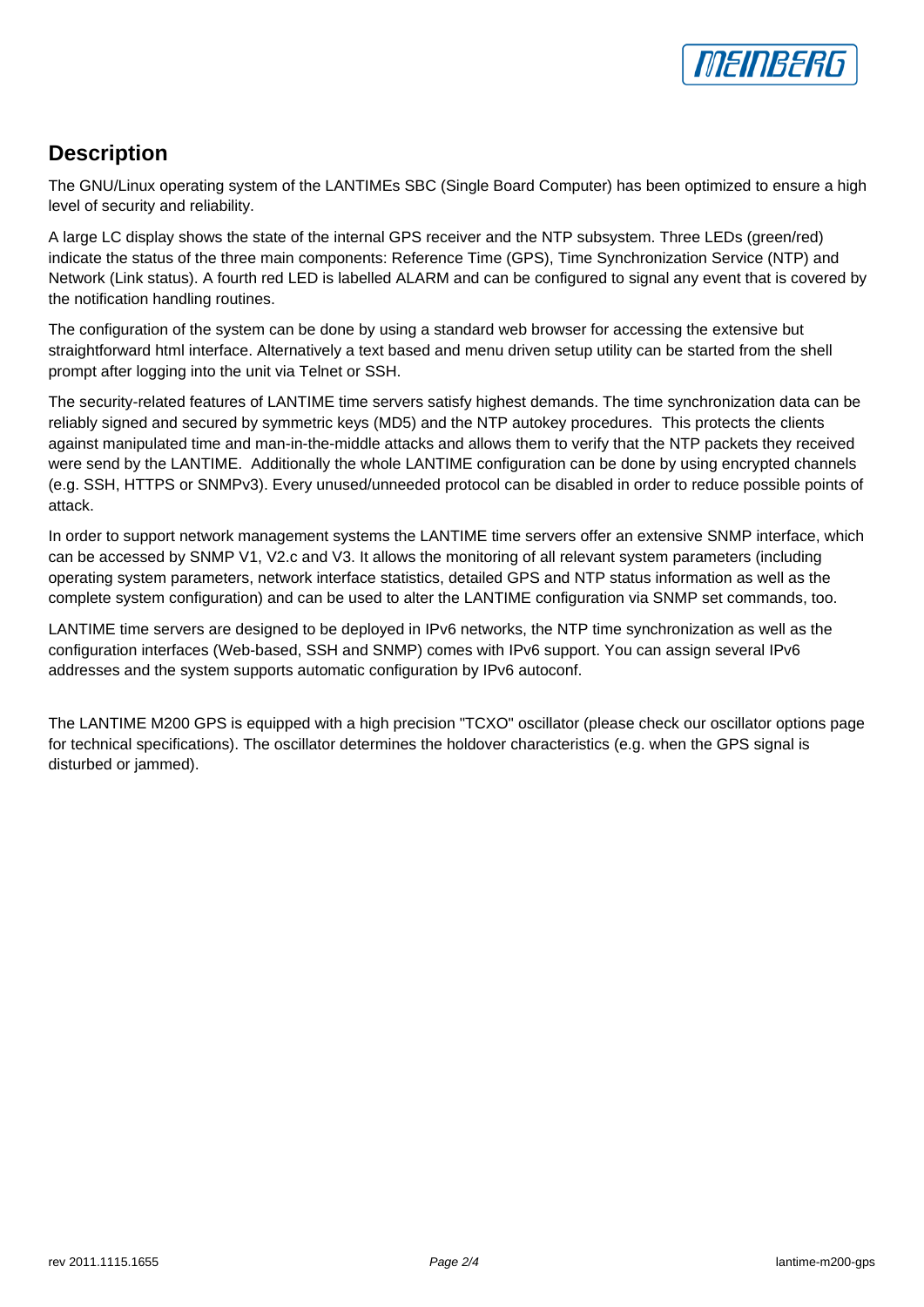

# **Characteristics**

| Type of receiver                                          | 6 channel GPS C/A-code receiver                                                                                                                           |
|-----------------------------------------------------------|-----------------------------------------------------------------------------------------------------------------------------------------------------------|
| Type of antenna                                           | Remote powered [2]GPS antenna/converter unit, up to 300m distance to antenna with<br>RG58 and up to 700m distance with RG213 cable                        |
| <b>Display</b>                                            | LC-display, 2 x 40 characters, with backlight                                                                                                             |
| <b>Control elements</b>                                   | Eight push buttons to set up basic network parameters and to change receiver settings                                                                     |
| <b>Status info</b>                                        | Four bicolor LEDs showing status of:<br>- reference time<br>- time service<br>- network<br>- alarm                                                        |
| <b>Network Interface</b>                                  | RJ-45 Network Connection 10/100 MBit                                                                                                                      |
| <b>Power supply</b>                                       | Standard: 100-240 VAC<br>available DC variants: 100-240 VDC, 12VDC, 24VDC and 48VDC                                                                       |
| <b>Power consumption</b>                                  | <b>20W</b>                                                                                                                                                |
| <b>Universal Serial Bus (USB)</b><br><b>Ports</b>         | 1x USB Port in rear panel:<br>- install firmware upgrades<br>- backup and restore configuration files<br>- copy security keys<br>- lock/unlock front keys |
| <b>Single-Board-Computer</b>                              | i386 compatible 500Mhz CPU, 128 MB RAM                                                                                                                    |
| <b>Operating System of the</b><br><b>SBC</b>              | Linux with nano kernel (incl. PPSkit)                                                                                                                     |
| <b>Network protocols OSI</b><br>Layer 4 (transport layer) | TCP, UDP                                                                                                                                                  |
| Network protocols OSI<br>Layer 7 (application layer)      | TELNET, FTP, SSH (incl. SFTP, SCP), HTTP, HTTPS, SYSLOG, SNMP                                                                                             |
| <b>Internet Protocol (IP)</b>                             | IP v4, IP v6                                                                                                                                              |
| <b>Network Autoconfiguration</b><br><b>Support</b>        | IPv4: Dynamic Host Configuration Protocol - DHCP (RFC 2131)<br>IPv6: Autoconfiguration Networking - AUTOCONF                                              |
| <b>Network Time Protocol</b><br>(NTP)                     | NTP v2 (RFC 1119), NTP v3 (RFC 1305), NTP v4 (no RFC)<br>SNTP v3 (RFC 1769), SNTP v4 (RFC 2030)<br>MD5 Authentication and Autokey Key Management          |
| <b>Time Protocol (TIME)</b>                               | Time Protocol (RFC 868)                                                                                                                                   |